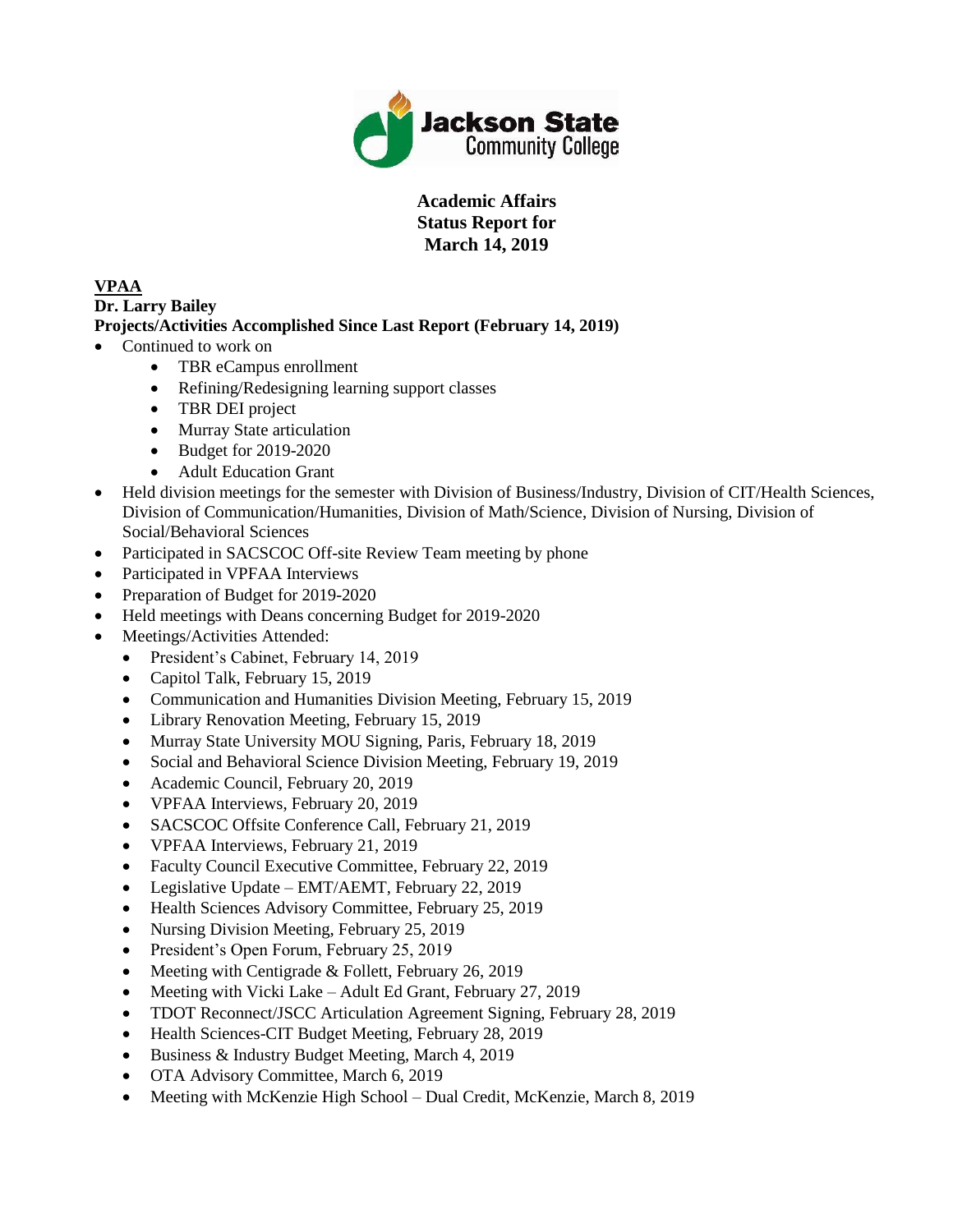- ATMAE Accreditation, March 11 12, 2019
- Executive Council, March 12, 2019
- Meeting with Vicki Lake Adult Ed Grant, March 13, 2019
- Academic Council, March 13, 2019
- Meeting Concerning Great Expectations, March 13, 2019

- Continue to
	- Work on Adult Education Grant
	- Budget for 2019-2020
	- Implementation of TBR DEI Project
	- Revision of Co-requisite Learning Support Courses
	- Participate in SACSCOC Off-site Committee meetings
	- Participate in VPFAA interviews
- Attend TBR SOAR activities in Nashville
- Meetings/Activities
	- President's Cabinet, March 14, 2019
	- VPFAA Interview, March 14, 2019
	- JSCC Foundation Board Meeting, March 15, 2019
	- SACSCOC Off-site Committee Meeting VIA Phone, March 15, 2019
	- TBR DEI Call with Follett, March 18, 2019
	- Meeting with UTM, Milan, March 18, 2019
	- Nursing Budget Meeting, March 19, 2019
	- PTK Luncheon, March 20, 2019
	- SOAR Gala, March 20, 2019
	- Webinar on Co-Req. Math, March 21, 2019
	- Meeting with Vicki Lake Adult Ed. Grant, March 25, 2019
	- Executive Council Retreat Performance Evaluations, March 26, 2019
	- SACSCOC Off-site Committee Meeting, VIA Phone, March 26, 2019
	- President's Forum, March 27, 2019
	- Adult Education Grant Call, March 28, 2019
	- DREAM Meeting, March 28, 2019
	- Meeting at Haywood County High School, March 29, 2019
	- Budget Analysis Discussion Workforce, April 1, 2019
	- Budget Meeting with President, April 2, 2019
	- Library Position Interviews, April 2, 2019
	- Follett Discover, Adopt, and View Kickoff, VIA Phone, April 2, 2019
	- Library Position Interviews, April 3, 2019
	- Meeting Concerning Workforce, April 3, 2019
	- Online Quality Council, April 4, 2019
	- Academic Council, April 4, 2019
	- TBR Courtney Cole Concert, April 4, 2019
	- TBR Co-Requisite Academy, April 5, 2019
	- Executive Council Retreat, SACSCOC 5 Year Report, April 8, 2019
	- Executive Council Retreat- Business Continuity Plan, April 9, 2019
	- Conference Call with Decatur County Schools ENGL 0899 Pilot, April 9, 2019
	- Debrief on DEI and Co-Requisite Implementation, April 9, 2019
	- SACSCOC Off-site Committee Meeting, VIA Phone, April 10, 2019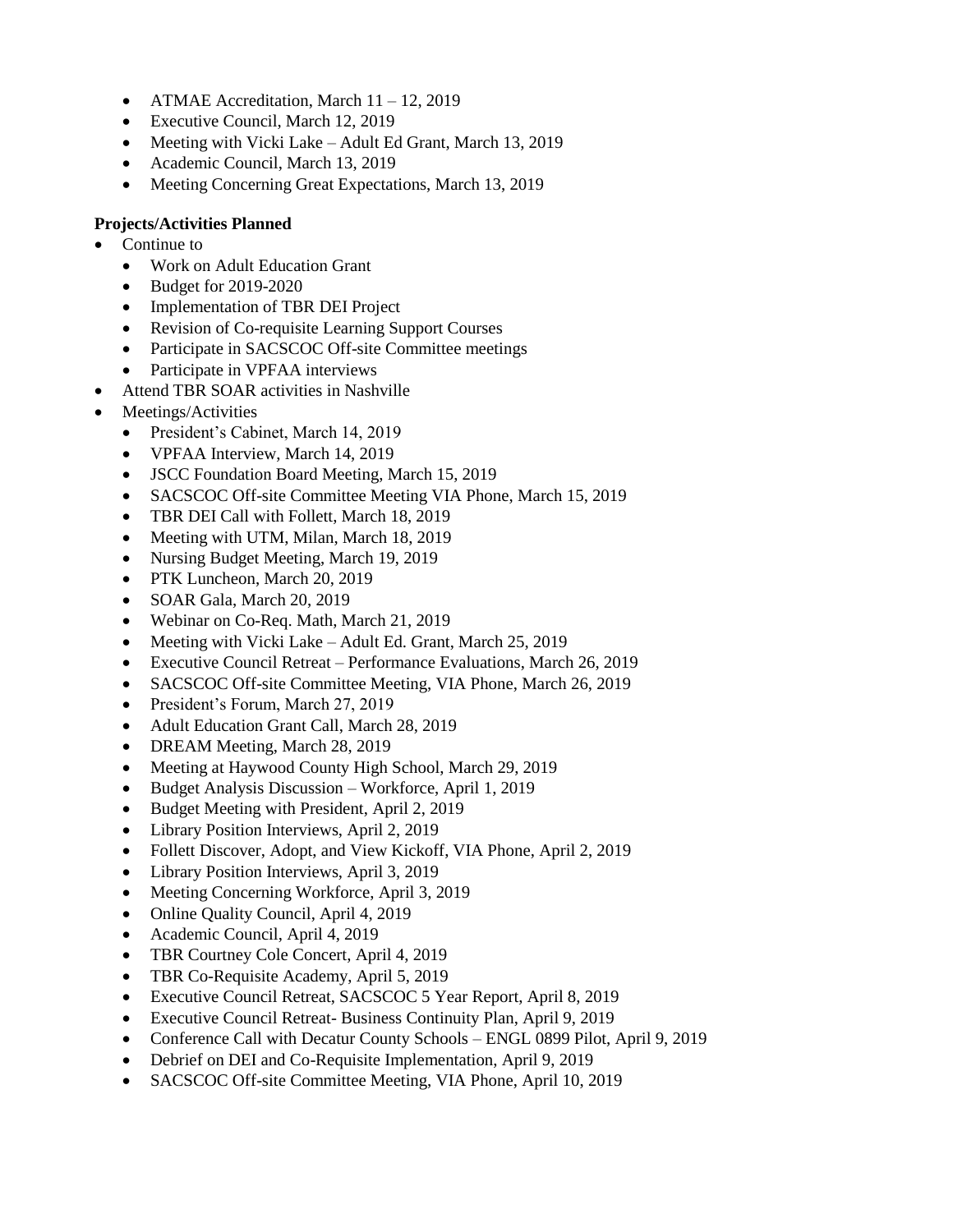### **Melissa Lyles**

#### **Projects/Activities Accomplished Since Last Report**

- Reviewed instructor travel
- Processed special session contracts
- Late Drop/Adds
- Special Contracts for Math Lab during Spring Break

### **Projects/Activities Planned**

Assist with SOAR Week activities in Nashville, March 19-21, 2019

### **Jennifer Cherry**

#### **Projects/Activities Accomplished Since Last Report**

- Approved several TAF purchases
- Call with Ciara from Portfolium regarding TTPs
- Met with Dr. Pigg regarding curriculum proposals
- Attended Cabinet meeting
- Worked with Dr. Bailey and submitted Intent to Apply for Adult Ed (GED) grant
- Met with Dr. Bailey and Faculty Council Executive Team to discuss possible new "Star Adjunct" program
- Updated DegreeWorks with Max Credit 0 language to all blocks that have elective options to prevent LS courses from showing in those blocks—language required due to a CPoS update
- Met with Dr. Bailey and Vicki Lake regarding the Adult Ed (GED) grant
- Attended TDOT Reconnect signing
- Attended DREAM meeting
- Attended President's forum
- Attended Banner meeting
- Updated DegreeWorks with option for dual enrollment students using the Non-Degree block
- Attended retirement reception for Dee Henderson
- Updated DegreeWorks Health Science Nursing Interest block with MinGrade 2.0 language to prevent Gen Ed courses with grade of "D" to show completed
- Assisted several schools with questions regarding Dual Credit processes
- Chaired Curriculum Committee meeting
- Submitted several proposals requiring TBR approval (RCT program changes, 3 new CIT certificates)
- Completed new Dual Credit MOU with West Carroll for 18-19 academic year
- Met with David Clark regarding how to process new Dual Enrollment MOUs
- Working on Adult Ed (GED) grant
- Will attend Criminal Justice advisory board meeting today (3/15)
- Was on annual and bereavement leave March 4-March 12

## **Upcoming Projects/Activities**

- DW updates
- Processing Dual Credit forms
- Dual Credit MOUs for 19/20
- New TAF proposals and meeting
- Catalog updates
- Adult Ed (GED) grant
- Bagels and Bluegrass check presentation April 3

#### **Will Shull**

#### **Projects/Activities Accomplished Since Last Report**

- Helped with advisor assignments for Spring 2019 and students changing major
- Worked on annual OEP data with IR/IE office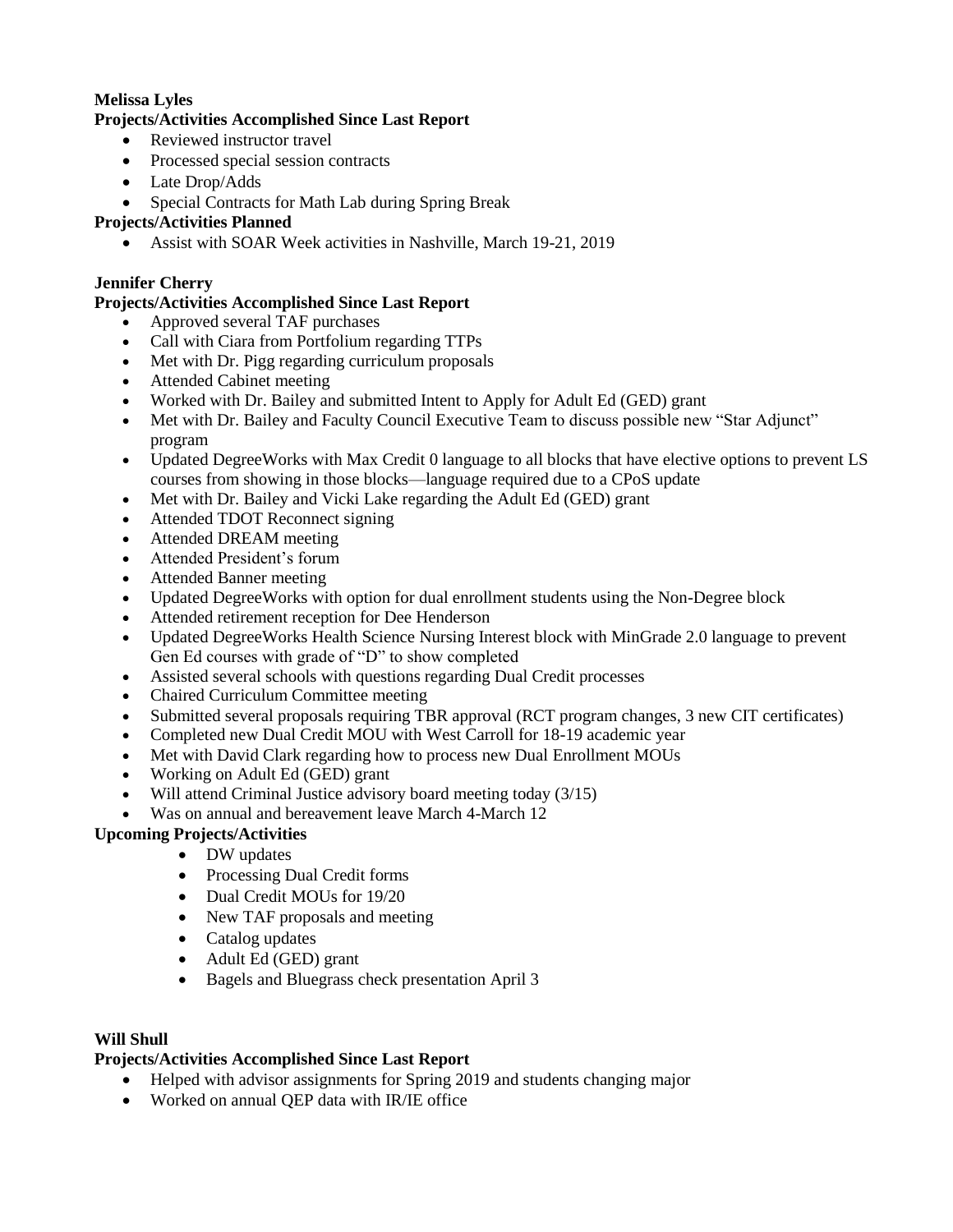- Attended ATD DREAM conference
- Worked on evaluating and editing Student Handbook and Planner
- Work with Robin Marek and Linda Davis on advising holds for summer/fall 2019
- Continued working on making a final draft of the intake survey
- Planned AdvisorTrac and Advising training sessions for March-April
- Met with Dean Grooms about COL 1030 and QEP data points
- Worked with Victor Garcia on gap advising and website changes
- Attended Counselor's Luncheon
- Led team to TBR's Advising Academy 3.0
- Attended Banner 9 training
- Participated in ATMAE accreditation site visit interviews regarding registration and advising
- Met regarding Great Expectations changes for Summer 2019

- Train faculty and staff in AdvisorTrac refresher sessions
- Help with Advising Survey info for DREAM (data) Team meeting
- Plan Advising Training and learning support information updates
- Finalize Student Planner
- Gather and promote ANCHOR Advising Week event information
- Work with Completion Coaches on website revisions

# **Old Issues**

• Continuing to streamline advising process.

# **Cindy Werner**

# **Project/Activities Accomplished Since Last Report**

- Met with and advised several students
- Attended President's Forum February
- Contacted students about attendance issues by phone, email, and face-to-face
- Met with Sara Vonderheide to request data information for Learning Support co-requisites
- Attended DREAM meeting February
- Attended Banner 9 webinar training
- Met with Dean Youngerman concerning LS co-requisites for MATH 0030
- Attended VPFAA Interview of Tim Dellinger
- Met with Humboldt students in Pilot ENGL 0899/0010 classes
- Attended Reception for Dee Henderson
- Assisted in Academic Affairs Office
- Accompanied Dr. Larry Bailey to McKenzie High School for Dual Credit meeting
- Participated in discussions with Treva Berryman and Community College Directors concerning Learning Support

# **Upcoming Projects/Activities**

- Continue to contact LS students and track progress for remainder of the semester
- Finalize and report statistics for LS Courses Fall 2015 Fall 2018
- $\bullet$  Will attend the TBR Co-requisite Academy April  $5<sup>th</sup>$

#### **Academic Support Division**

#### **Projects/Activities Accomplished Since Last Report Patrick Davis**

- Facilitated Black History Month closing ceremony
- Met individually with heads of departments to discuss budgets for FY19/20
- Participated in Banner 9 webinar training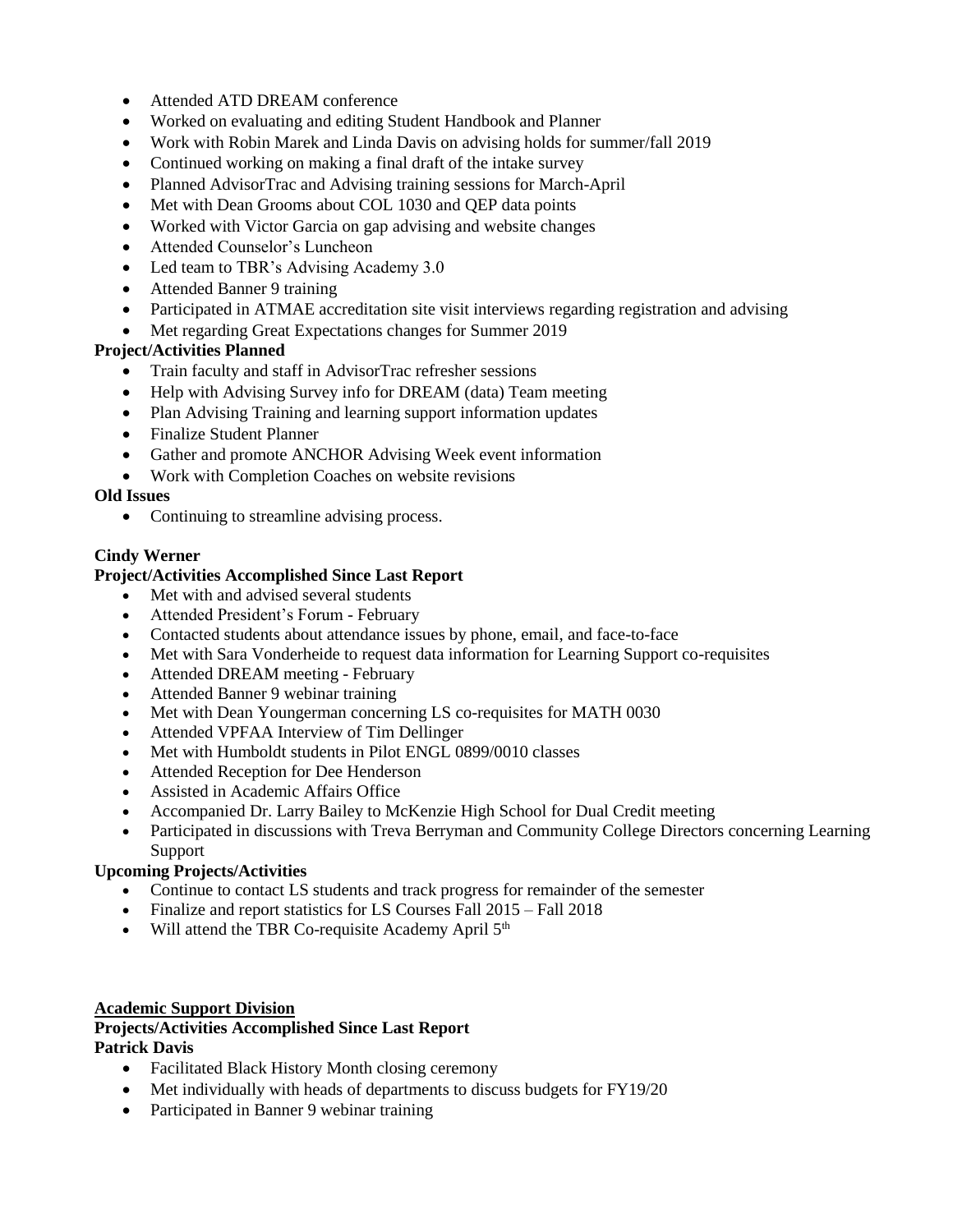- Attended President's Open Forum
- Attended Intake Survey meeting finalizing intake survey for incoming fall 2019 students.
- Met with Physical Plant Director to discuss Library renovation proposal
- VPAA held Academic Support Division meeting.
- Attended High School Counselors luncheon
- Attended D.R.E.A.M meeting which was facilitated by Dr. Hamilton
- Met with Library Director and Library staff to discuss noise levels.
- Met with VPAA, VPFA, VPIEA, Institutional Research & Accountability and Physical Plant Director to discuss Library renovation proposal to TBR.
- Dean of Students and I will serve as campus Co-chairs for accessibility
- Attended Academic Council meeting
- Attended Online Quality Council meeting

### **Community**

- Attended Title I meeting at JCM Early College High
- Attended Black History Month program at JCM Early College High
- Attended Jackson Civitan Club meeting
- Attended 100 Black Men of West Tennessee meeting

### **Projects/Activities Planned**

- Attend Academic Council meeting
- Attend Online Quality Council meeting
- Interview final candidates for Circulation and Instruction Librarian position
- Dean of Students and I will participate in a conference call to discuss TBR accessibility policies

#### **Academic Assistance Center**

### *Projects/Activities Accomplished Since Last Report*

#### **Jackie Barnacastle**

- Building positive relationships with all visitors to the AAC:
	- o Getting to know students names, something about them and their studies
- Aiding AAC staff with technology:
	- o Made adjustments to confirmation and appointment emails received by students from the TutorTrac calendar
	- o Attending a Logic/Programming class to gain knowledge to enhance staff support
- Working with SIT Team/Instructors addressing student needs and concerns:
- Will serve on Athletic Committee
	- o Attended Athletic Committee Meeting
- Safety Drills/Training:
	- o Attended Banner 9 Webinars
	- o Attended Customer Service Training

#### **Jeannette Stone**

- Spend time getting to know the needs of the students who visit the AAC:
	- o Talked to several students who came to take their course exams and marketed our FREE tutoring to assist them in their courses
- Seek out workshops, webinars, conferences and other training opportunities:
	- o Customer Service Training
	- o Reviewing PowerPoints from Banner 9 Training
- Grow and learn in my use of TutorTrac by exploring its uses for scheduling and maintaining records:
	- $\circ$  Training to adapt to the various changes in TutorTrac involving appointments and confirmations
	- o Learning to use TutorTrac to extract the 30-Minute Sessions Report for the subjects tutored
- Continue to learn and implement aspects of overseeing the Tutoring Program so that it functions efficiently and effectively: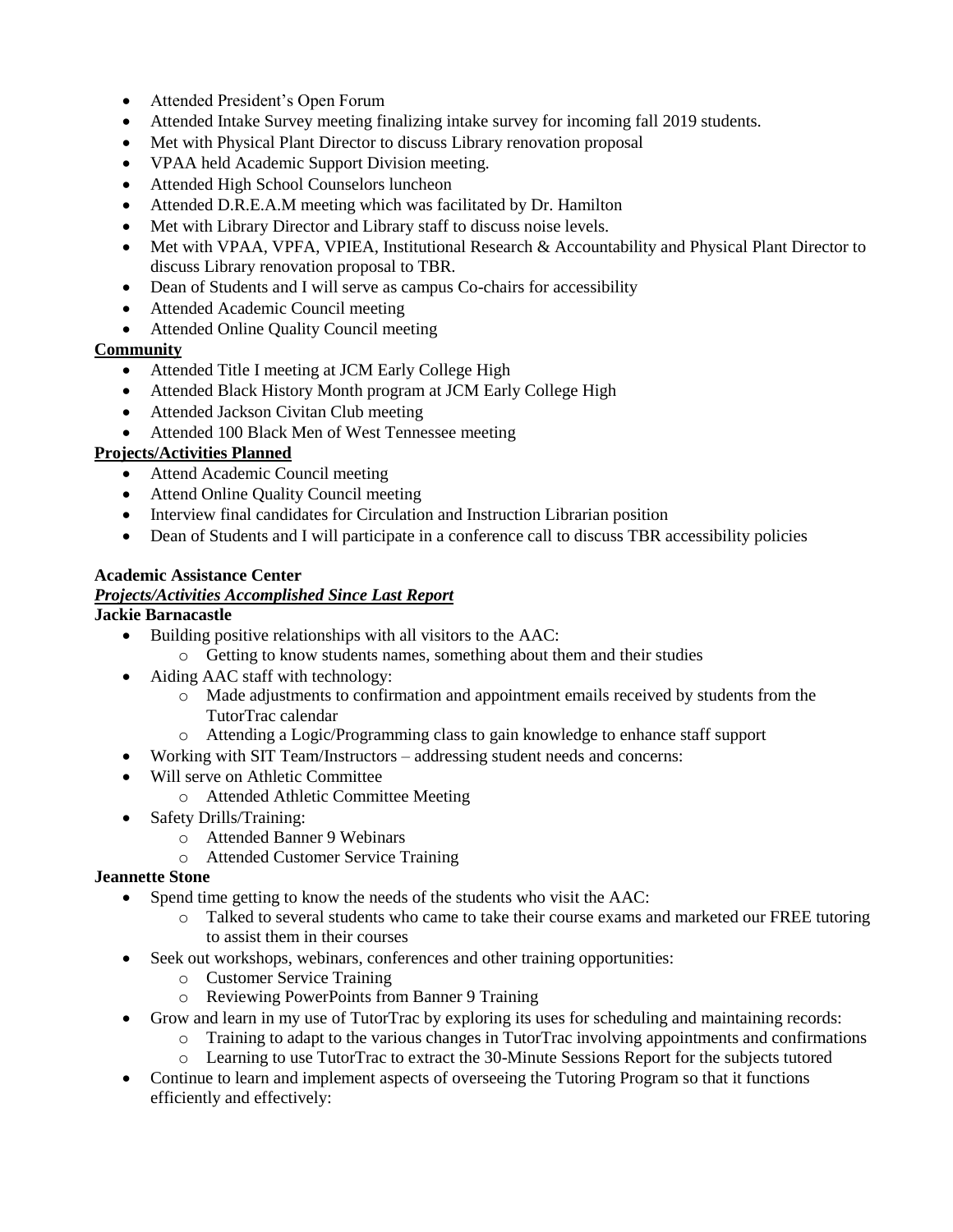- o Studied and Reviewed CRLA requirements for Level I Tutor's Certification
- Make necessary changes to the Tutor Training Handbook
	- o Searching websites for updates and new material

# **Lorrel Fuller**

- Attend workshops or training to improve personal and/or team skills:
	- o Attended Banner 9 Webinars
	- o Attending Customer Service Training
	- o Attended a refresher training on making student IDs in order to assist and accommodate students who need them made for night testing
- Staying abreast of the latest procedures for administering exams in the AAC:
- To encouraging student success, attend activities sponsored by students or geared toward students:
	- o Attended Art Walk and attended "Black Migration" in support of BAS/Black History Month
	- o Attended African Americans in Higher Education Presentation by Dr. Charles Clark
	- o Attended VSA sponsored Poetry and Karoke Performance Night
	- o Attended the Men's and Women's Basketball games
- Update policies and procedures in the AAC's OPM for testing:
	- o Added the newly created fillable version of the Test Administration Instruction Form

# **Rita Hill**

o Training to assist with various changes in TutorTrac involving appointments and confirmations

# **Veronica Jones**

- Market the Academic Assistance Center to make students aware of its existence as a resource to assist in meeting their academic goal:
	- o The staffs design of a FREE RESOURCES sign to promote the AAC will be presented to the Director of Public Relations and Marketing to be tweaked to meet the new policy for signage
- Consult with Deans and faculty as a means to accumulate ideas and suggestions as to how the AAC can assist in meeting the needs of students:
	- o Discussed with Math instructors testing needs of online Math 1030 students
	- Staff attendance/participation in seminars/webinars for professional development
		- o Attended Banner 9 Training Webinars
		- o Attended Customer Service Training
- Attend/participate in Leadership activities offered by existing Jackson State institutional memberships or external organizations
	- o Registered to attend the Association of Coaching and Tutoring Profession Conference

# **Distance Education**

# **Project/Activities Accomplished Since Last Report**

*Meisha Daniels*

**Goal 1:** Presented Distance Education Department at High School Counselor Event

**Goal 2**: Attended Focus Group, Course Development, System Admin and other meetings

**Goal 3:** Meet with Will Shull to discussion the transition of TNeCampus Enrollment

**Goal 4:** Assisted internal staff (AAC, Library, Faculty) with Zoom, eLearn and BlueJean technical support/training

**Goal 5**: Launched new distance education helpdesk ticketing system

Goal 6: Developed Phase 1 working template of the "Getting Started" pages

**Goal 7**: Renewed SARA authorization for the campus and completed SARA enrollment report

**Goal 8:** Helped in the transition of Zoom Technology campus wide

**Goal 9**: Revamped customer service eLearn training modules so that new part-time workers can better assist students who call in or walk-in for assistance

**Goal 10**: Developed accessibility guides for staff and faculty in effort to maintain accessibility standards in online courses for students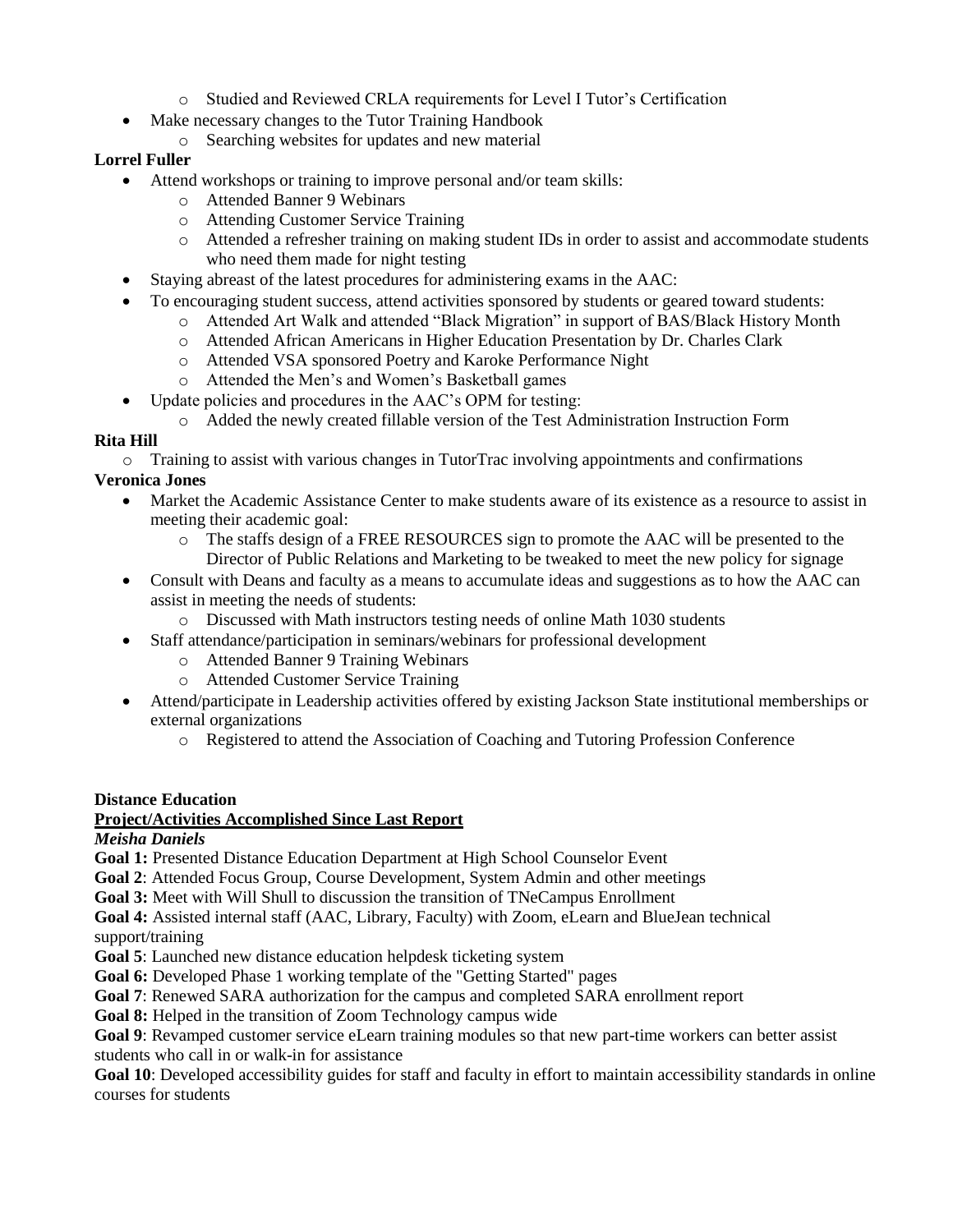**Goal 11:** Made additional enhancements to the D2L Brightspace pages

**Goal 12**: Assisted faculty with the development process of several new online courses

**Goal 13**: Assisted faculty in the redevelopment process of existing courses

**Goal 14:** Created DL schedule for 2018 and 2019 semesters and assigned courses in auto-answer mode on Zoom Outlook calendar

**Goal 15**: Created eLearning Training video for students

**Goal 16**: Offered Zoom and eLearning training to faculty during both Fall 2018 and Spring 2019 in-service weeks

**Goal 17**: Attended webinars and trainings on various instructional technologies (Zoom, BlueJeans, Nearpod,

Texthelp, D2L System Admin)

**Goal 18:** Provided distance learning support to faculty and students via phone calls, walk-in, helpdesk tickets, and virtual trainings

### **Library**

### **Activities/Projects Accomplished Since Last Report**

#### **Progress towards Performance Goals and Activities that have been done Scott Cohen**

- Has provided face-to-face Library Instruction for 9 English classes, 2 Education classes, 3 Communications classes, 2 Nutrition classes and 4 College Success classes.
- Serves as the online Embedded Librarian for 12 JSCC History classes and 3 JSCC Education classes, as well as 2 TneCampus classes.
- Did several scheduled research consultations.
- **Goal**: **Create a Focus Group of historically underrepresented students targeted by Achieving the Dream. The focus group will make recommendations in regards to the services and resources of the JSCC Library.**

I have asked Faculty to suggest students for the focus group and received a suggestion. I am working with Sean Reid of the SGA to get SGA representation.

 **Goal: Start a Library newsletter to keep faculty abreast of resources and services of the JSCC Library**

Sylvia Rowe is working on a Spring 2019 newsletter.

- **Goal: Examine Travel Requests for the 2018-19 fiscal year with the Library staff.** Sylvia Rowe received a scholarship covering registration costs for the 2019 ACRL conference in Cleveland Ohio. I felt that this national conference would be something that would be beneficial for the staff to know about and approved her travel. Vanessa Jones will attend the 2019 Tennessee Library Association conference. I will attend the TBR Library Deans and Directors meeting.
- **Goal: A Library Staff member will attend a workshop on assessment to better understand how to assess Library patron needs.**

Robyn Hicks attended the ACRL Conference on Assessment on October 25. This goal has been met.

 **Goal: I will attend a leadership workshop.** I attended a 2 day TBR Library Deans and Directors Leadership Workshop at East Tennessee State University. This goal has been met.

## **Robyn Hicks**

- Worked at the Counselors Luncheon with a Library display.
- Assists students as needed at the front desk of the Library.
- **Goal: Attend campus events and represent the JSCC Library informing students of services.** Robyn has been working with Quest students on campus and attended events during Black History month. She chaperoned students from the Black Student Association in a trip to Montgomery, Alabama. **Goal: I will partner with all JSCC satellite library centers in efforts to inform them of opportunities in library services and help them create programs. I will also keep them informed of all activities hosted on the main campus.**

Robyn will be working on this goal.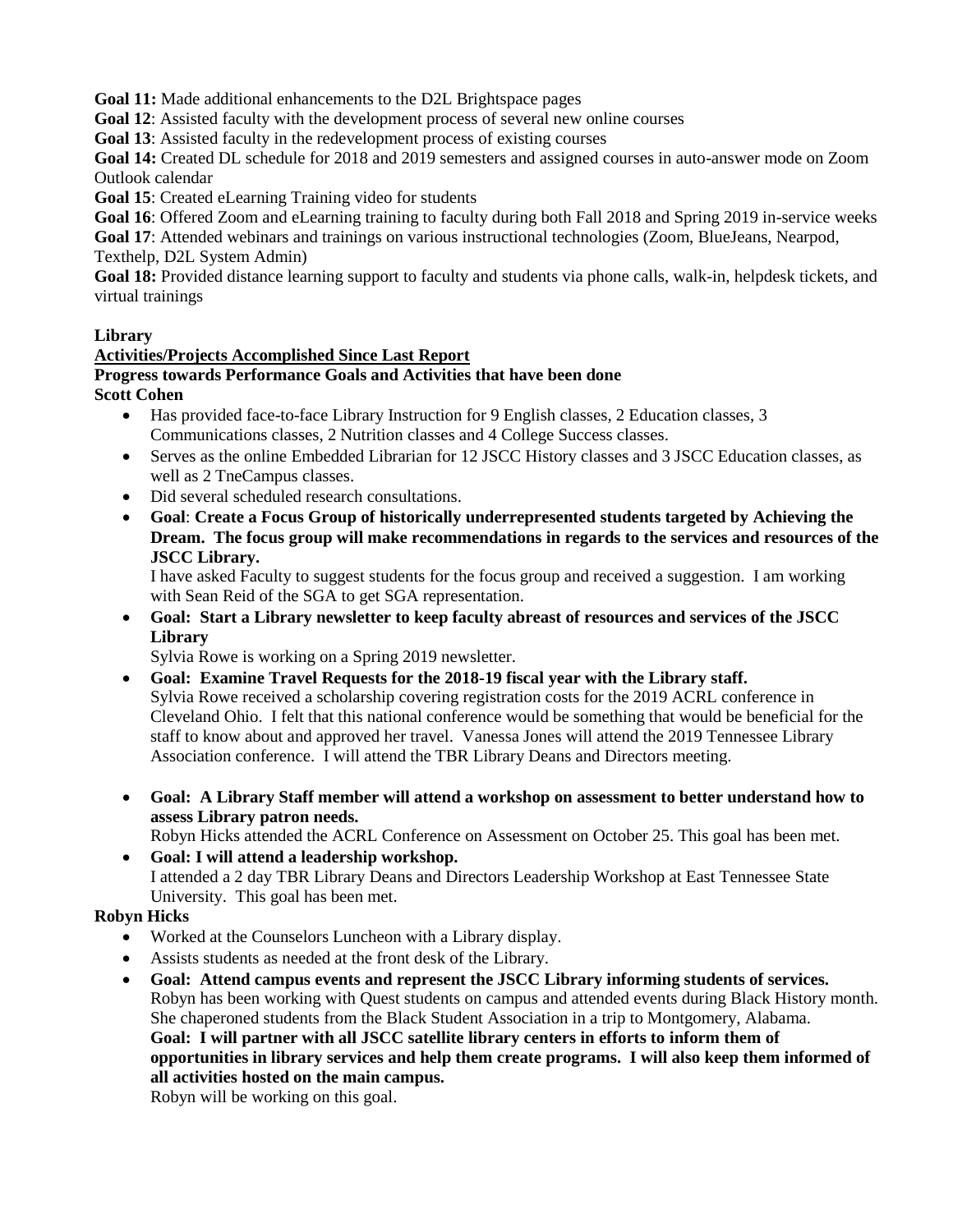### **Goal: I will attend professional development trainings, conferences, webinars and classes to enhance my job performance.**

Robyn attended the ACRL workshop on Assessment in Chattanooga on October 25, 2018. She attended customer service training in March, 2019 on campus.

**Goal: Revises the Student Assistant Training Manual.**

Robyn has started working on the revision.

**Goal: I will create programs expanding range of diversity and inclusion to develop a sense of belonging among all staff, faculty and students.**

Robyn has overseen various displays, including Black History Month, Women's History Month and the Rose Hill Middle School Art exhibit.

# **Sylvia Rowe**

- Serves on the JSCC International Education committee and the TBR Libraries Accessibility Task Force.
- Did several scheduled research consultations.
- **Goal: Collaborate with Circulation Assistant (Carrie Baker) to implement and maintain social media accounts.**

Sylvia assumed complete oversight of Library social media posts when Carrie Baker left to take a faculty position here. Sylvia makes several posts a week.

 **Goal: Use the WAVE tool to evaluate LibGuides for accessibility issues and suggest changes to make those pages more accessible for students with disabilities.**

She continues to monitor the JSCC Library LibGuides for accessibility issues..

 **Goal: Regularly assess Library databases to ensure links are correct and make necessary changes**. Sylvia receives weekly Quality Assurance Reports via email that notify her of dead links. She promptly makes corrections and changes as necessary.

**Goal: Explore and assess Library chat software.**

Sylvia monitors the Chat feature and participates in the chat.

**Goal: Attend conferences, trainings and webinars on Library technology in order to increase my knowledge and stay informed of best practices and current trends**.

Sylvia will attend the ACRL national conference in April. She received a scholarship for the conference registration.

# **Writing Center**

# **Projects/Activities Accomplished Since Last Report**

Student retention / recruitment focused goal.

 For the fall 2018-2019/Winter semester, the Writing Center broke all previous usage records by 25%! These are all single semester numbers are records.

> Fall 2018-2019/Winter semester: On-Campus: 1062 individual uses Online: 981 individual uses Total: 2043 individual uses

- The writing center has hired a consultant for the Paris campus. We now have our service available at all campuses.
- Dillon met with Dean Davis to discuss WC 2019-2020 budget.
- Dillon and Tony presented at the Two-Year College English Teaching National Conference in Pittsburg, PA.
- Dillon and Veronica are discussing a revision request to the part-time pay rate.

## **Business and Industry Division**

**Projects/Activities Accomplished Since Last Report**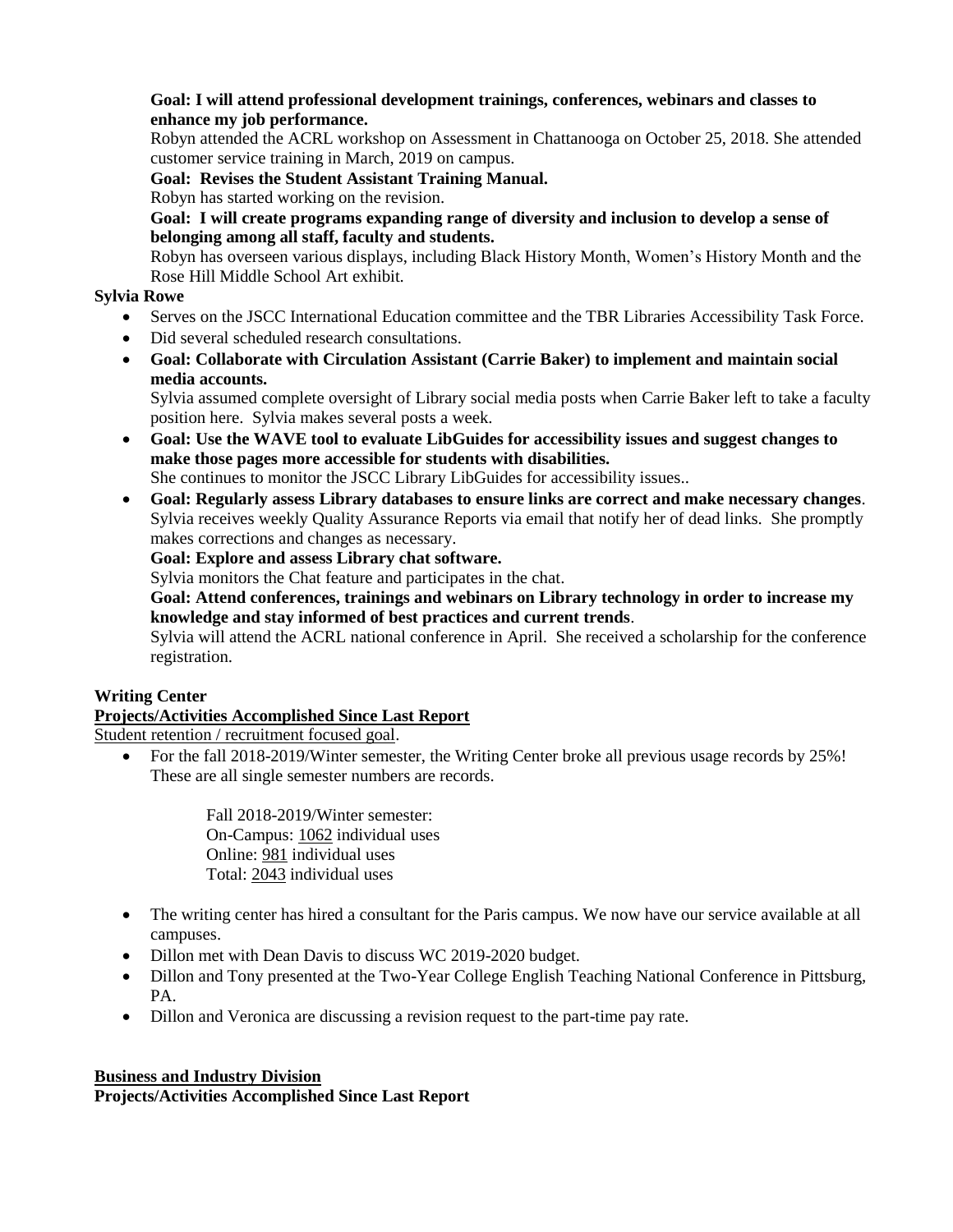- Second FANUC Robotics completed each Friday in February 2019.
- Terri Messer shared the Perkins IV Needs Assessment with the Computer Information Technology, Health Sciences and OTA Advisory Groups.
- Business and Industry Division faculty and staff participated in the TDOT Reconnect/JSCC Articulation Signing Event.
- GD&T training sessions completed with Nidec/Leroy Somer.
- Terri Messer attended the Counselor's Luncheon.
- Business and Industry Division, Randy Callahan and Stacey Hendren attended the Lighthouse Professional Development presentation by Dr. Sara Hugg from the University of Virginia on Interrupting Bias In Academic Settings, sponsored by the National Science Foundation.
- Terri Messer participated in the VPAA Interviews.
- Terri Messer attended the curriculum meeting.
- Terri Messer and Engineering Systems faculty met to complete and finalize the agenda for the ATMAE Accreditation Site Visit.
- ATMAE Accreditation Site Visit completed.
- Kimberly Johnson attended the NW Regional Partners Meeting in Huntingdon.
- Terri Messer attended Academic Council/Dean's meetings w/VPAA Dr. Bailey on February 13, February 20 and March 12.
- Kimberly Johnson attended the Gibson County Workforce Development Board Meeting at the Milan Chamber of Commerce.
- Norma Carpenter accepted the Workforce Specialist position and began on February 2, 2019.
- Kimberly Johnson met with Kolpak to finalize leadership training.
- Terri Messer, Kimberly Johnson, Janice Taylor and Norma Carpenter Kolpak Leadership Planning Meeting.
- Kimberly Johnson attended the economic development announcement at Toyota Bodine on March 14, 2019.
- Terri Messer attended the JSCC Training to Support Veteran Students
- Summer and fall schedule plans are being finalized.
- Business faculty and dean met to review Cengage Unlimited options and other pertinent business course updates.
- Terri Messer will conduct first day's sessions for Kolpack Leadership Series to run each Weds., March 20 – April 24 at their Parsons facility.
- The final version of the JSCC/FANUC F.A.S.T. agreement was approved and signed by Jackson State. FANUC officials signatures will be secured by next week and the media press release of the new training center will be delivered soon.
- Two Jackson State student names were recommended to TBR for the Washington Center of Security conference to be held this May. Terri is the campus liaison for this project and worked with the CIT faculty to identify qualified and interested candidates for this great opportunity.
	- o JSCC SGA has agreed to help cover the travel expense involved with the security seminar.
- Jackson State criminal justice, nursing and cna programs attempted to identify students and advisors interested in participating in this year's SkillsUSA competition in Chattanooga next month. Unfortunately, schedules do not allow any qualified students or faculty to attend this year.
- Kimberly Johnson will attend the TNTrained Workforce Development and the  $9<sup>th</sup>$  Annual Continuing Education Training Institute to be held in Nashville, TN.
- The 3rd FANUC training class scheduled for May is already full.

## **Communication and Humanities Division**

**Projects/Activities Accomplished Since Last Report**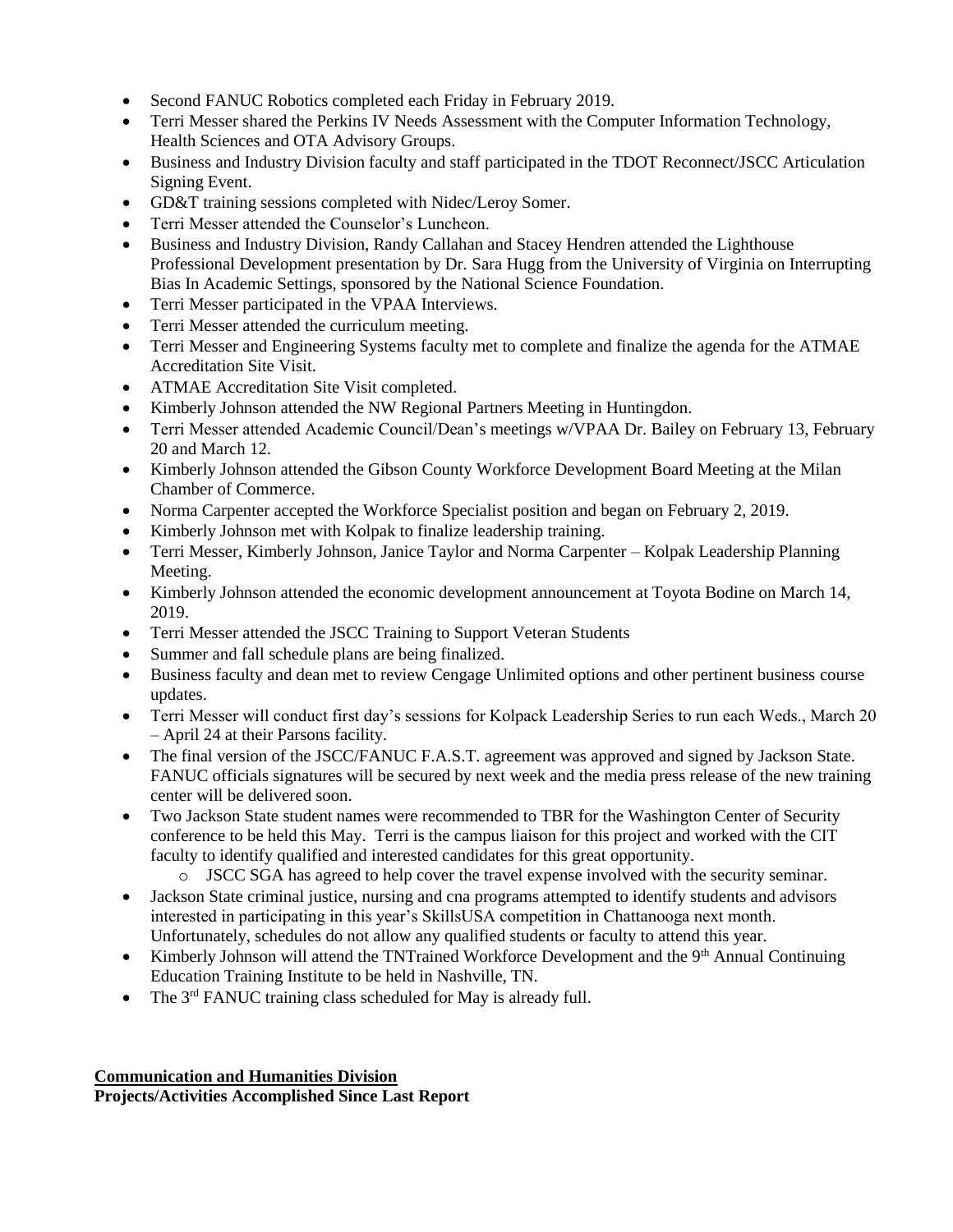- Attended Online Quality Council, met with Dean Grooms, Prof. Sweet, and Renee Young to develop content/design rubric to present at next meeting
- Attended division meeting with Dr. Bailey and division faculty
- Attended TN-SLC Board Meeting (teleconference)
- Traveled to TBR with Prof. Walls for TBR General Education Re-Visioning meeting
- Met with Drs. Mayo and Guth regarding literature electives
- Served on hiring committee for custodial staff, attended interviews
- Attended Banner 9 trainings (teleconferences)
- Met with Dr. Hamilton and Dr. Bailey regarding co-requisite classes for fall schedule
- Attended Air Force Liberty Winds concert
- Met with Jacqueline Curry regarding Summer Bridge Program
- Met with Preston Turner regarding application for library renovation
- Prepared/submitted budget requests for AY 2020

- Attend Stair Chair training
- Prepare schedule for summer/fall; discuss classes, staffing with full-time and adjunct faculty
- Attend Veterans Empowerment training
- Attend Faculty Council meeting
- Attend Online Quality Council meeting
- Attend TBR International and TnCIS Spring meetings in Nashville
- Attend TN-SLC Board Meeting and General Meeting, Nashville
- Meet with Dean Grooms, Dr. Esquivel, Prof. Prater regarding adjunct faculty recognition program
- Read/Edit library renovation application
- Schedule faculty meetings for end-of-year evaluations

## **Health Sciences and CIT Division**

## **Computer Information Technology**

• The CIT Advisory Committee met on February 11, 2019. The advisory committee confirmed that the addition of the four new CIT Certificates and the one new Cisco CCNA Concentration would greatly enhance the CIT program. The new certificates include CCNA Routing and Switching, Cyber Security Technician, Network Computer Technician and Programming. The JSCC Curriculum Committee has approved these certificates and the TBR proposals have been submitted. We expect approval by the end of April.

## **Projects/Activities Planned**

 The CIT faculty are preparing for the annual Cisco Academy Meeting on April 3. The Meeting will include updates for our Cisco Networking Academies that we support. The CIT faculty will also host several faculty development activities during the afternoon session.

## **EMS Programs**

## **Kenneth Oxford, Program Director**

## **Projects / Activities Accomplished Since Last Report**

- 12 registered EMT students.
- 10 registered AEMT students in day class.
- 6 registered AEMT students in night class.
- 6 registered Paramedic students.
- Paramedic applications accepted beginning March  $1 -$  June 1.

# **Projects / Activities Planned**

- Site visit for the EMT and AEMT Educational Quality Improvement Audit will be April 5, 2019.
- Applications are being accepted for a full time instructor.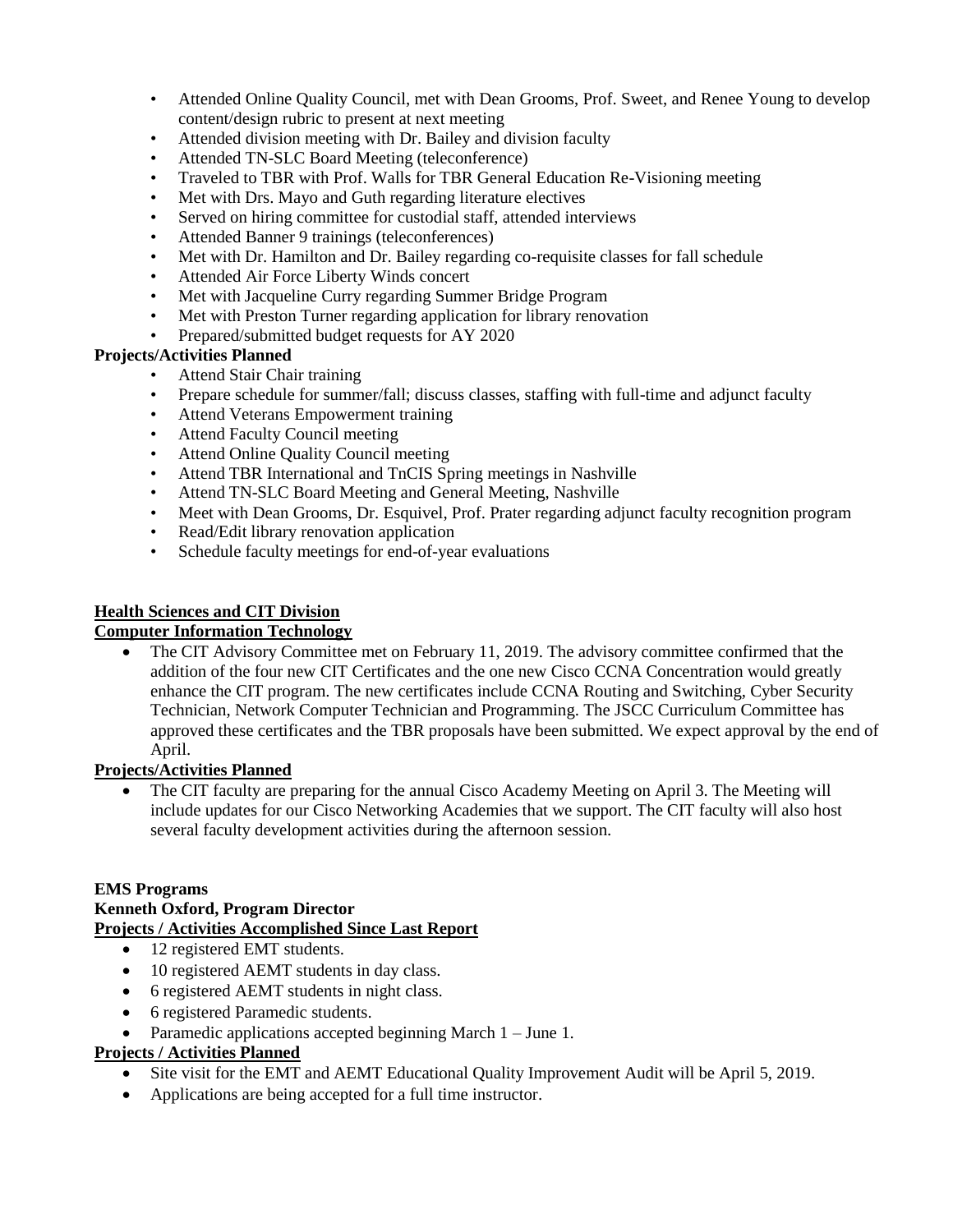#### **New Issues**

Working on a partnership with Medical Center EMS for an EMT class.

# **Other Items / Dates / Activities**

- AEMT Psychomotor Exam scheduled for May 14, 2019
- EMT Psychomotor Exam scheduled for May 10, 2019
- Paramedic Psychomotor Exam scheduled for August 6, 2019. Will be conducted in coordination with DSCC Paramedic program, but JSCC to host.

#### **Healthcare Technician Certificate Program Sherry Channel, Health Sciences Coordinator Projects/Activities Accomplished Since Last Report**

- We currently have eight JSCC Humboldt students finishing clinicals with WTH.
- The last five weeks of the semester, these students will be taking the EKG course at the Humboldt campus.
- We currently have 30 students completing the Phlebotomy course on the main JSCC campus. These students start clinicals on April 1st.
- We organized and implemented a Health Sciences Advisory Committee meeting.
- I have also been busy helping students with completion of their graduation proposals for the Healthcare Technician certificate and the Health Sciences AAS degree.

# **Projects/Activities Planned**

- We are currently planning Healthcare Technician Courses for the summer and fall Semesters.
- We are planning to offer Phlebotomy and EKG classes in Savannah this summer and in Lexington in the fall.

## **Old Issues**

 A number of our adjunct faculty have taught their maximum number of credits for this year, which means we have to rely on many of the new instructors for our summer courses. There are some positives and negatives to this, but one impact is that it takes more of my time to help them as they have questions.

#### **Other Items/Dates/Activities**

| March 19, 2019 | <b>JMCSS</b> Presentation                         |
|----------------|---------------------------------------------------|
| March 22, 2019 | Presentation for Dresden Health Science students  |
| March 26, 2019 | <b>Completion Coach visit to Savannah Campus</b>  |
| March 27, 2019 | Completion Coach visit to Humboldt Campus         |
| March 28, 2019 | <b>Completion Coach visit to Lexington Campus</b> |
| April 3, 2019  | <b>TCPS</b> meeting                               |
| April 4, 2019  | Health Sciences Display at CMT event              |
| April 8, 2019  | <b>NHA</b> Testing                                |
| April 10, 2019 | <b>JSCC Career Fair</b>                           |
| April 15, 2019 | <b>NHA</b> Testing                                |
|                |                                                   |

#### **MLT Program Peter O'Brien, Program Director Projects/Activities Accomplished Since Last Report**

- The MLT Faculty attended the CLEC meeting in Baltimore, MD. Feb. 20-22. Looking forward to using teaching insights learned at the conference.
- The MLT Faculty attended a NAACLS Accreditation workshop prior to CLEC in Baltimore, MD. Excellent work to prep for the 2020 Site visit!
- Shared MLT with 125 Second Graders at Isaac Lane Elementary School and showed them Bacteria, Body Cells, and other items under a microscope.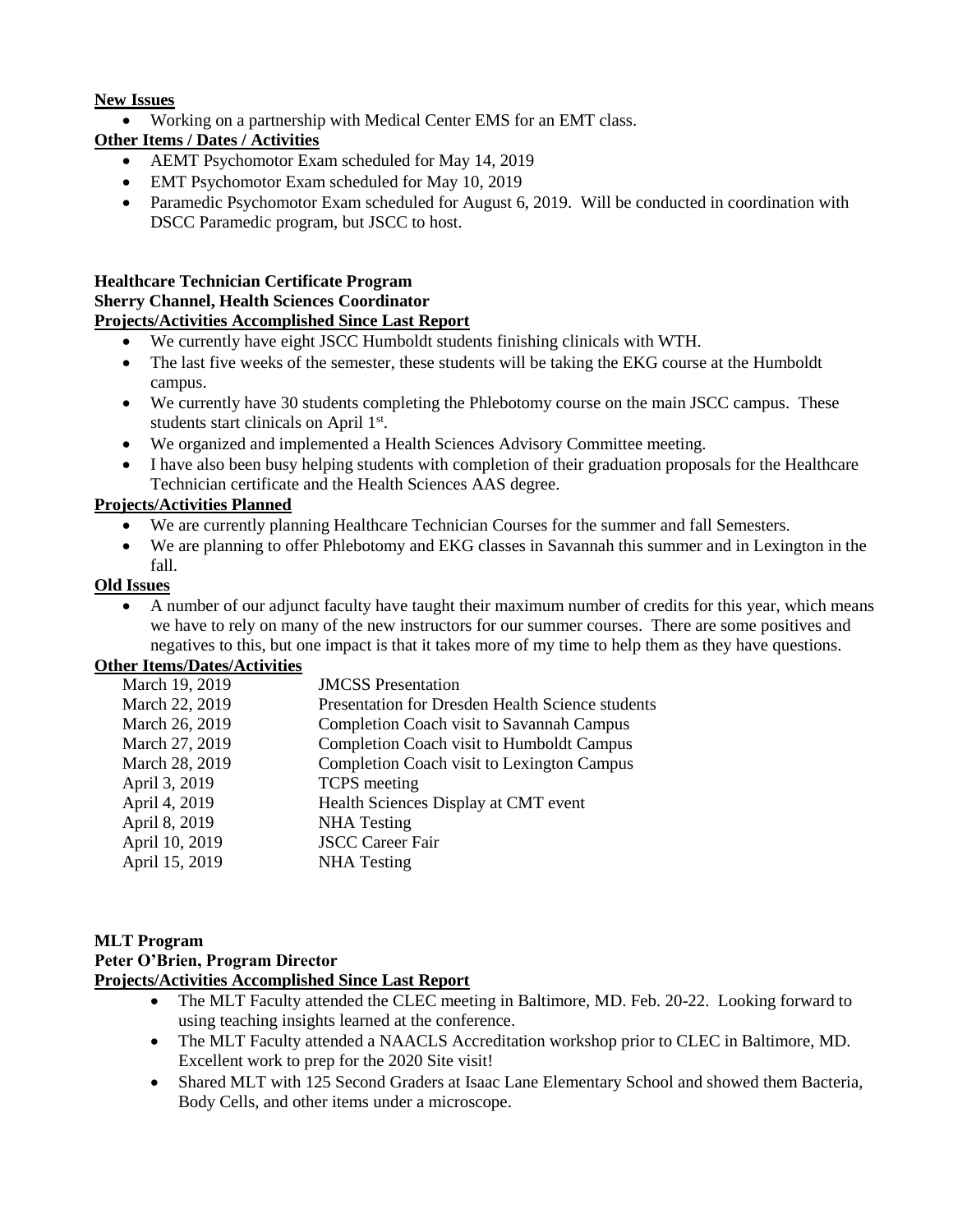Working on plans for the 2019 National Medical Laboratory Professionals Week activities.

### **Upcoming events**

- TV and Radio Time at first of year to get word out about our program and the needs of the profession, and National Medical Laboratory Professionals Week.
- Certificate Program Scheduled for April  $25<sup>th</sup>$  at JMCGH

### **New Issues**

- Ripley Lauderdale County Lab is in question for accepting a student at this time due to ownership and management changes with loss of personnel. The goal for 2019 is to accept a student to be shared at Ripley and Covington affiliates.
- We are making adjustments to our clinical affiliate schedules to accommodate the changes caused by the WTH purchase of Jackson Regional, Martin and Dyersburg Hospitals. Hoping to place students at Martin and Dyersburg in the near future as a result of the common contract for WTH and JSCC.
- Still working on a common paperless application portal with IT area. We are making changes to make the portal better for students and staff. There are still some difficulties we are addressing with the students.

### **Program Innovation**

### **Leah Gray, Director**

# **Projects/Activities Accomplished Since Last Report**

- Crisis Intervention Training with Sheriff's office, County Fire and JMCGH security
- Safe Kids Meeting
- Safe Kids Conference Over 70 in attendance
- Crisis Intervention Conference Planning Meeting
- Meeting with Vickie Lake and committee on Mental Health Initiative for Madison and surrounding counties
- Advising
- Submitted several programs via curriculog for TBR approval
- Taught CERT session at Southside High School
- Conducted CPR/AED class for JSCC employees
- Attended Health Sciences Advisory Committee meeting
- Attended TN Emergency Preparedness Committee meeting

## **Projects/Activities Planned**

- Safe Kids Meeting
- Mental Health Collaborative meeting
- Crisis Intervention train the trainer class
- Fire Science Advisory Committee Overview Session
- Attending suicide intervention training
- Career Day at Northeast
- EMS Continuing Education meeting in Nashville
- Speaking at 9-11 Conference

**PTA Program Dr. Jane David, Program Director Projects/Activities Accomplished Since Last Report**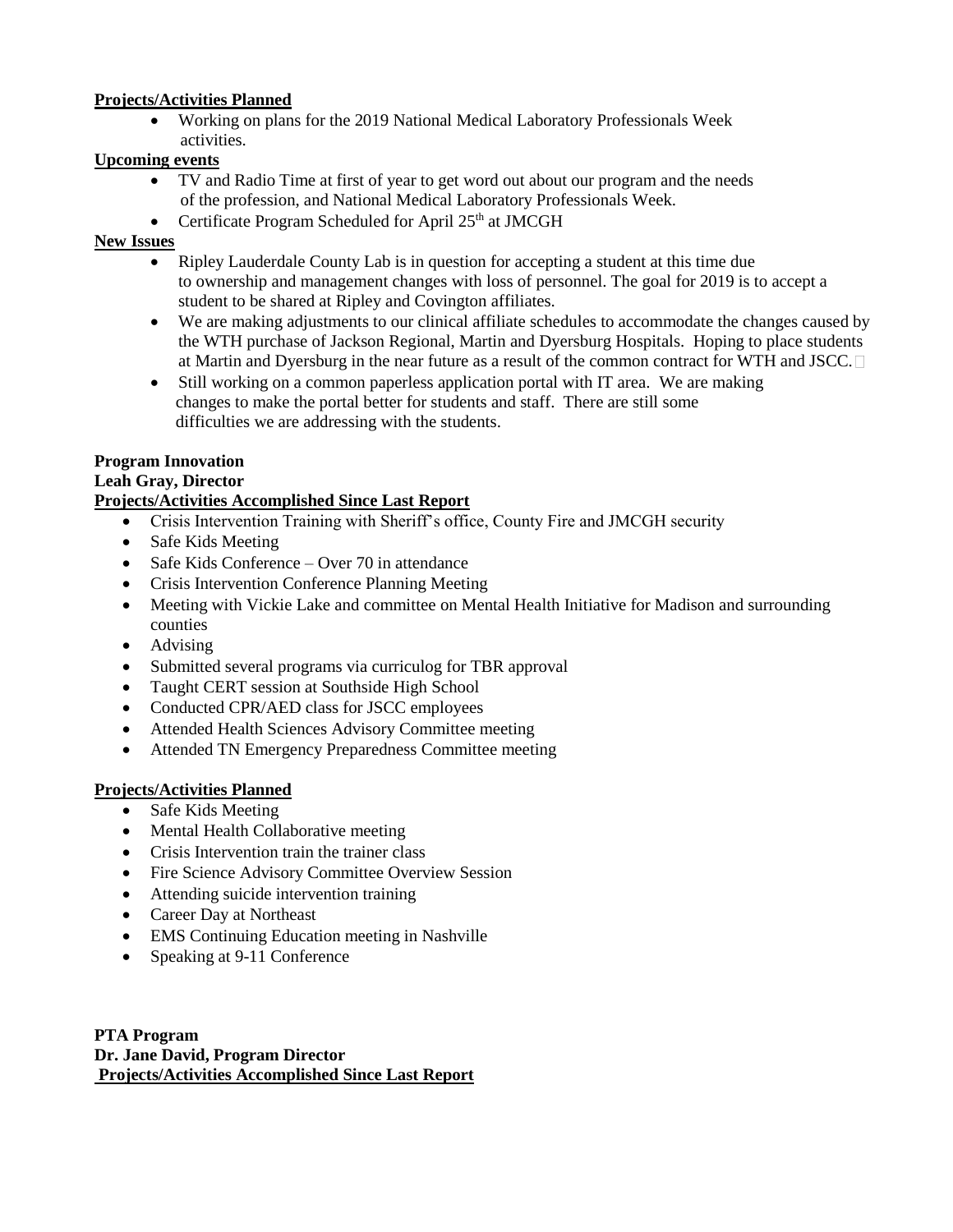- $\bullet$  $2<sup>nd</sup>$  year cohort = 23 students; 1<sup>st</sup> year cohort = 24 but we are currently working with a student who has stopped attending and who will likely be withdrawing due to personal and academic struggles.
- 2nd year students have completed their first terminal clinical education and have begun their second experience March 11.
- No changes with the two students from the 2018 cohort that have not passed the NPTE that I have been trying to assist.
- PTA/OTA Information Session was held Feb. 25 with 29 perspective students in attendance.
- PTA application cycle for 2019 has begun. Online application is open.

# **Projects/Activities Planned for This/Next Week**

• Any clinical education needs as they arise.

# **New Issues (some previously noted)**

# • At-risk students

# **Old Issues**

- I continue to monitor the University of Memphis' proposal for a DPT program. No word on FHU's interest in developing a PTA program.
- **I continue to monitor the area's employment market for PTAs. I anticipate some issues for this year's graduating class. Recently I learned that WTH, the area largest employer, has only one position planned for a PTA in the next few months.**
- Maintaining clinical agreements with all of our affiliates has always been a challenge but in recent months this responsibility has had to be assumed by the program director.
- With WTH's purchase of the Tennova hospitals in the West TN area our clinical education placement for inpatient experiences as been negatively impacted. We have had to expand our clinical affiliations into the Memphis/Shelby County area in an effort to offset this need.

# **Other Items/Dates/Activities**

- $\bullet$  We will be celebrating the 50<sup>th</sup> anniversary of the PTA this year with a coordinated effort with the Tennessee Physical Therapy Association (TPTA) during April.
- **•** TPTA state meeting will be April  $5 6$ . I will be receiving an award (Educator of the Year) for my work in PTA education in this state.

#### **Radiography Program Kim Benson, Program Director Projects/Activities Accomplished Since Last Report**

- Program faculty have been extremely busy continuing to respond to inquiries from many prospective students and references from the JSCC website, by either email, voice mail, and/or personal appointments.
- Karin continues to work with CIs and students daily with the online Trajecsys program. There is multiple, daily activity for time records and adding/deleting technologists from the system. The system is continuing to work well.
- Program faculty continue to work on the upcoming JRCERT Interim Report as required for continuance of the 8 year accreditation award.
- Large push by faculty for assessment of current second year students. There is a deficit of learning in several students. Plans are being made moving forward into their final summer semester and preparation for registry review.
- Graduation proposals for RADT students have been completed (for summer graduation).
- Updated application and checklist to use in program admissions this summer has been sent to Victor for placement on the website by April 1.

# **Projects/Activities Planned for Next Week**

- Continue to reach out to assigned advisees and answer questions from prospective applicants and dropins.
- Continue work on Interim Report.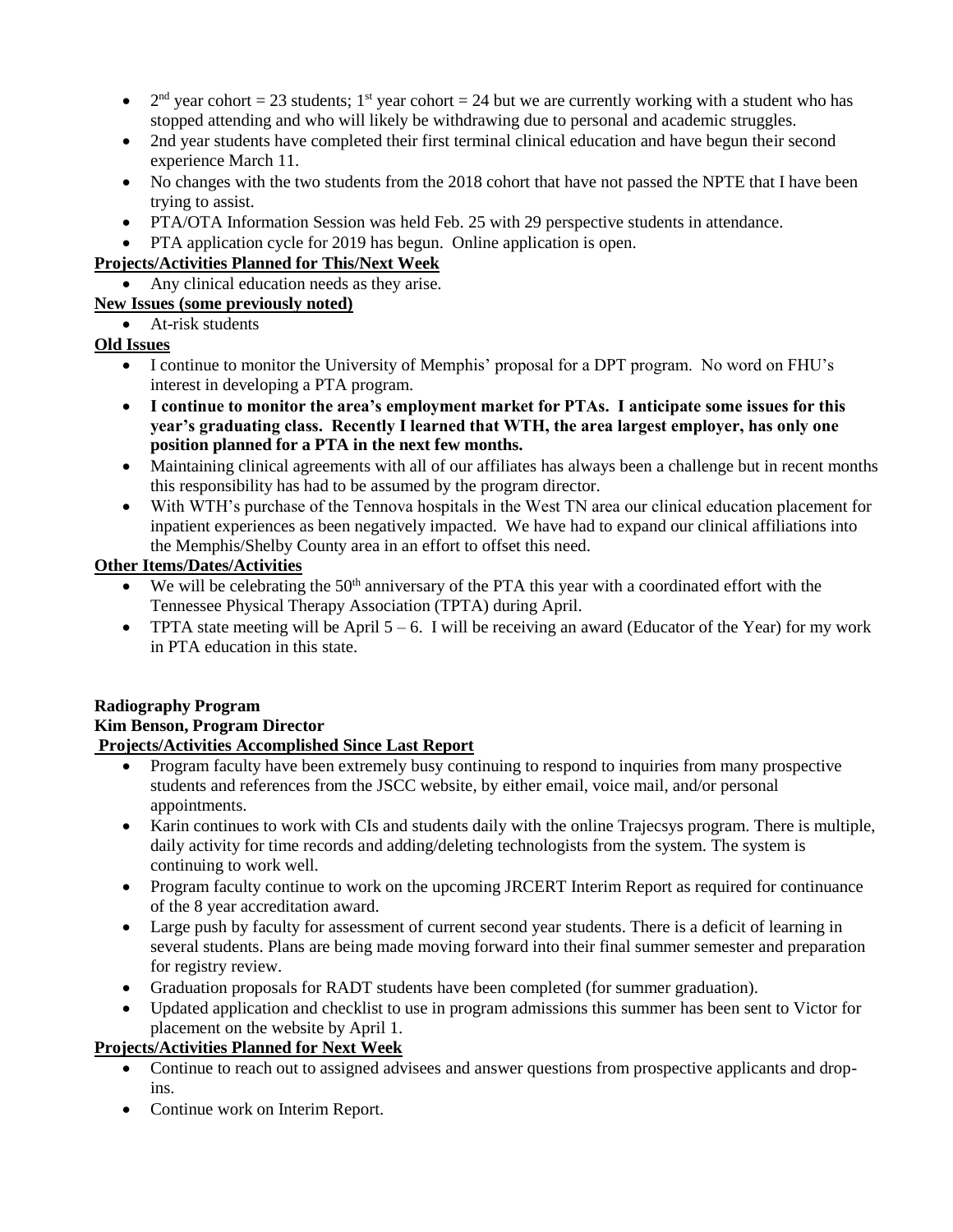- Continue planning for program information sessions to be offered at the main campus and all off-campus sites.
- Branson and Karin are traveling to clinical sites for performance reviews and film critiques with both first and second year student cohorts.
- Begin planning annual spring program Advisory Committee meeting.

### **Respiratory Care Program Cathy Garner, Program Director Projects/Activities Accomplished Since Last Report**

- Christie Ward collaborated with the PTA and OTA program for a laboratory experience on February 20.
- Christie Ward coordinated a Health Science career exploration field trip for eighth graders at Milan Middle School on Friday, March 8. There were approximately 25 students in the group. They toured all of the labs, enjoyed hands-on fun activities, and viewed videos and displays on all of the programs. John McCommon and the Print Shop helped with the JSCC display and signage. There was nothing but praise following the tour.

# **Projects/Activities Planned**

- Schedule Advisory Committee meeting late March or early April.
- Christie Ward will attend, with the second year students, the Tennessee Society for Respiratory Care Annual State Convention and Exhibition April 1- April 2 in Gatlinburg.
	- o Some of the students will compete as a team in a respiratory care knowledge bowl.

## **Math and Science Division**

## **Projects/Activities Accomplished Since Last Report**

- Attended the following:
	- o Academic Council meetings
	- o Budget meeting with Tim Dellinger
	- o VPFA candidate faculty/staff Q&As
	- o President's Open Forum
	- o Counselor's Luncheon
	- o Commodity Classic Agriculture Meeting
- Conducted Math department co-req meeting
- Spoke to Henderson County 4H Extension Group
- Scheduled microscope service for biology/microbiology
- Submitted 2019-2020 budgets
- Biology Faculty Position open for Fall 2019

## **Projects/Activities Planned**

- Math Co-req revisions
- Order chairs for Science Building labs 212-216-218
- Complete TAF orders
- MentorU L.Bryant has Biology activity planned March 16
- Assist with Univ. Transfer table at CMT Concert April 4th
- Coordinate/Host West TN FFA Horticulture/Floriculture Contest/CDE events April 11
- Assist with planning of TAS Western Division Collegiate meeting April 12
- Assist with Lab experience for West TN Homeschoolers Chemistry Club April 25
- Coordinate Summer SAILS Bridge program with Dr. Camp June 3-21st
- Coordinate SAILS teacher training with TBR July 23
- Summer and Fall Schedules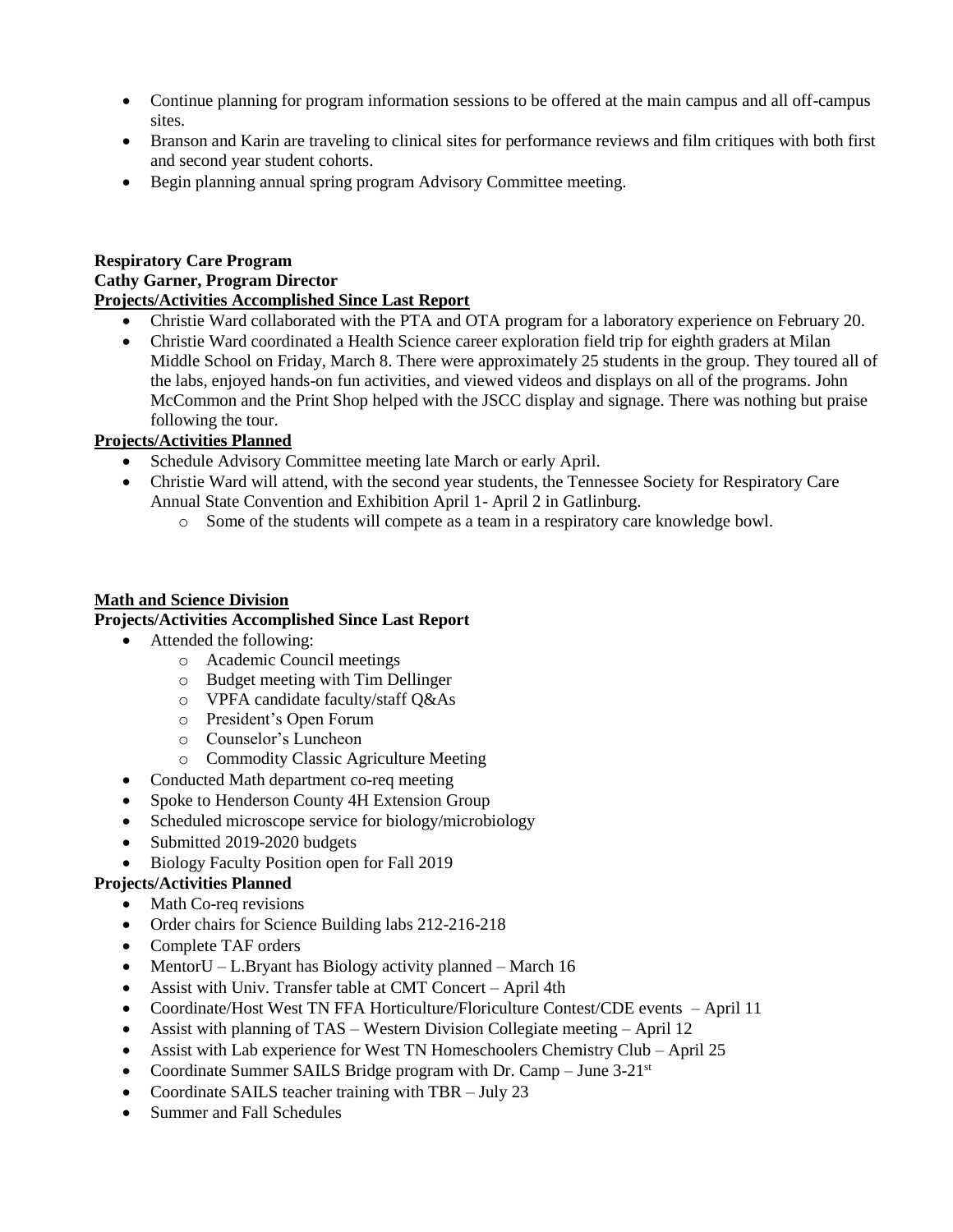• Complete hiring process for 2 Biology Faculty positions

# **Nursing**

## **Activities and Projects Accomplished Since Last Status Report**

- Nominations and application documentation of students for Sam Odom and Jackson Women's Club scholarships
- Hosted consult and tour for the newly hired nursing program director at Volunteer State Community College
- Promise of Nursing 2018 grant activities, including mentoring of newly admitted students by student peer mentors continues
- Participated in hosting service area guidance counselor and provided program information
- Banner 9 trainings for several staff members
- President's Forum, division and multiple committee meetings
- Review of tenure and promotion proposals with recommendations to Vice-President of Academic Affairs
- Preparation of FY 2020 budget proposals
- Fixed Assets Inventory and replacement of state tags on a few items
- HSC 190 Introduction to Pathophysiology syllabus design in preparation for on-campus course offerings
- Completion and submission of graduation proposals for spring 2019 graduates
- Review and selection of LPNs for admission into LPN-RN mobility option
- Planning for summer courses, including initial development of new NUR 130 Nursing Transitions I course
- Participation in meeting of TBR nursing program deans regarding common curriculum issues
- Education Coordinator Tara Privette participated in two-day ACEN accreditation forum
- Faculty and simulation lab assistant conducted clinical simulations for students enrolled in NUR 214 Adult Health Nursing I and NUR 220 Adult Health Nursing II
- Daily responses to student inquiries for program information, application assistance, and advisement.
- Assignment of advisors for newly admitted students

## **Projects/Activities/Goals Planned for Next 2 Weeks:**

- Nursing Open House event March  $18<sup>th</sup> 12 2<sup>pm</sup>$  and  $3 5<sup>pm</sup>$
- Host West TN Healthcare nurse recruitment luncheon March 18th
- Development of summer and fall course schedules
- Faculty search committee meetings to review additional faculty applicants
- Participation in an information session regarding the next generation NCLEX-RN at UT Martin
- Development of NUR 130 Nursing Transitions I course for May offering
- Notification of LPNs for admission, collecting immunization records, conducting background checks, etc. enrollment requirements
- Request clinical units for summer clinical rotations
- Planning for request to host/teach TCAT Jackson practical nurse students for a clinical simulation in simulation suite

#### **Other:**

• Pinning ceremony for May program graduates will be Thursday May  $2<sup>nd</sup>$  at 2:00 pm.

#### **Social and Behavioral Sciences Division Projects/Activities Accomplished Since Last Report Projects/Activities Planned**

## $\bullet$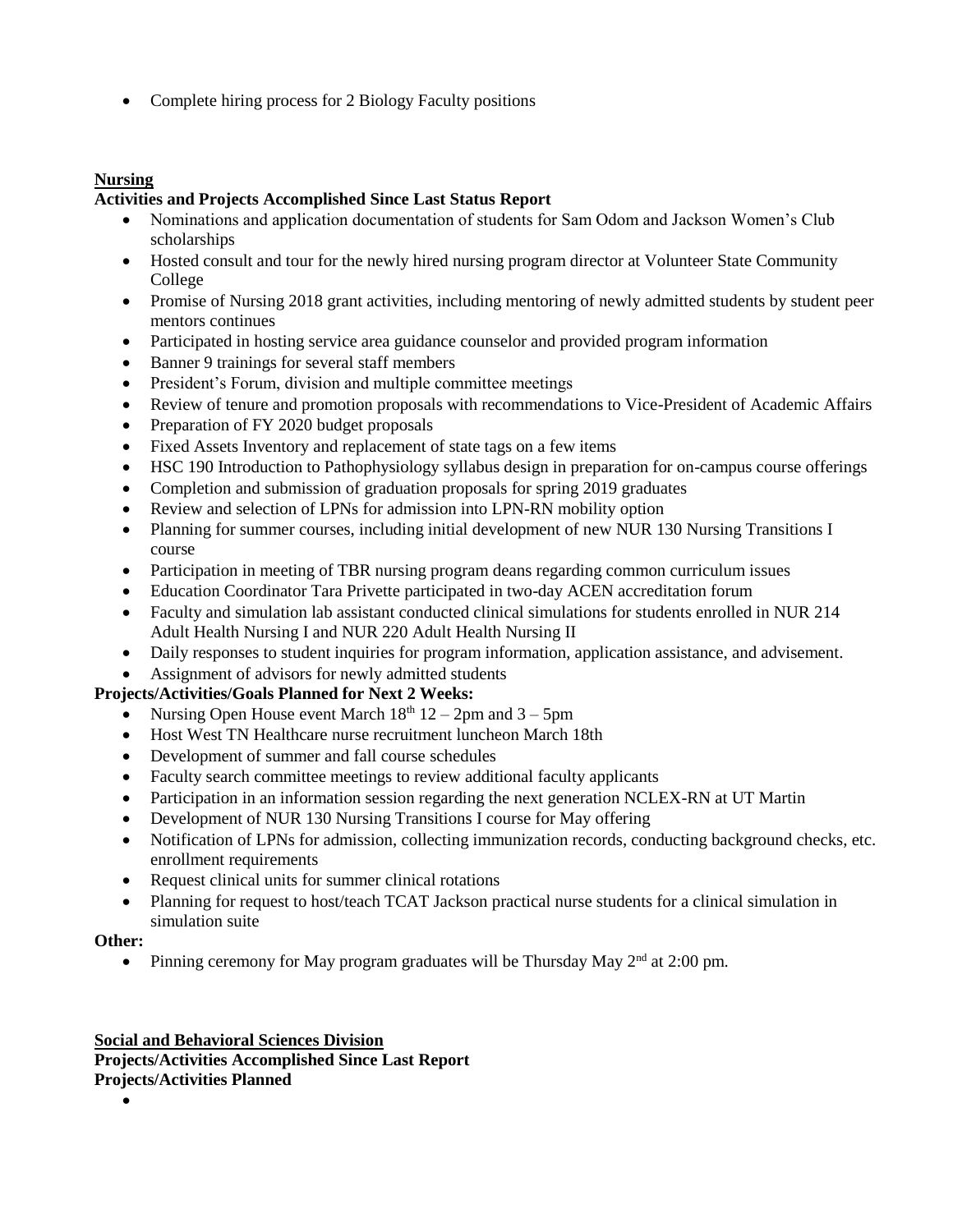## **New/Continuing Issues**

### **Projects/Activities Accomplished Since Last Report**

### **Administrative Activities**

- o SBS Division meeting led by Dr. Bailey 2-19-19
- o Criminal Justice Club organization by Karen Perrin; election of officers and finalizing facilitating fund transfer to that club from Social Sciences discontinued club;
- o Education Club to be formed
- o Working with Late Drop/Add students to facilitate graduation;
- o Communication with division faculty on Mondays with "Monday Morning Update"
- o SPOL goal input;
- o DREAM team workgroups (March 28th)
- o Making Summer and Fall 2019 schedules;
- o Academic Council meetings: Minute taker, submitted minutes for review (Dates: Feb. 13, Feb. 20, and March 13, 2019)
- o Online Quality Council meeting: Minute taker (Date: Feb. 13)
- o Met with Linda Nickell and Jackie, Director of Orientation and Student Retention, to discuss needs, processes and hand over leadership of SCT
- o Contact with new adjuncts (Social Work, Geography, COL1030)
- o Met with Political Science faculty regarding POLS online needs/course successes and needs; moved responsibility for the online POLS courses to Bill Fry after consult with Dr. Gundersen;
- o Course equate sessions on Fridays
- o Review of online courses to be redeveloped; related discussions with History, Education, Sociology, and Geography faculty;
- o COL 1030
	- Planned and conducted COL1030 Career lab presentation trainings (March  $25<sup>th</sup>$ ,  $29<sup>th</sup>$ ) Tammy Prater and Vivian Grooms
	- Emails to adjuncts and full-time faculty assessing course needs for summer and fall 2019
	- Requested data for IE regarding COL1030 from participating faculty; good response;
- o President's Open Forum attendance (Feb. 25, March 27)
- o Meeting with VPAA regarding SBS budget/other misc.
- o Criminal Justice A.A.S and A.S.
	- Set up table at area Counselor's Luncheon, February 26<sup>th</sup>;
	- **Submitted curriculum committee changes to Jennifer Cherry;**
	- **•** Organized and held Advisory Committee meeting, March  $15<sup>th</sup>$ ;
- o TTP meeting follow-up online;
- o Counselor's Luncheon networking and setup Feb. 26<sup>th</sup> (Service Learning, SW, CRMJ)
- $\circ$  Attended MOU with Murray State University on February 28<sup>th</sup>)
- o Follow-up communication for meeting with UTM Social Work Dean, other;
- $\circ$  OOC Subcommittee meeting, Content and Design Rubrics, March 12<sup>th</sup>
- o Student and faculty meetings related to student and faculty concerns;
- o Attended initial Mentor U Campus Day activities and problem-solved with Mary Anne Poe, Union University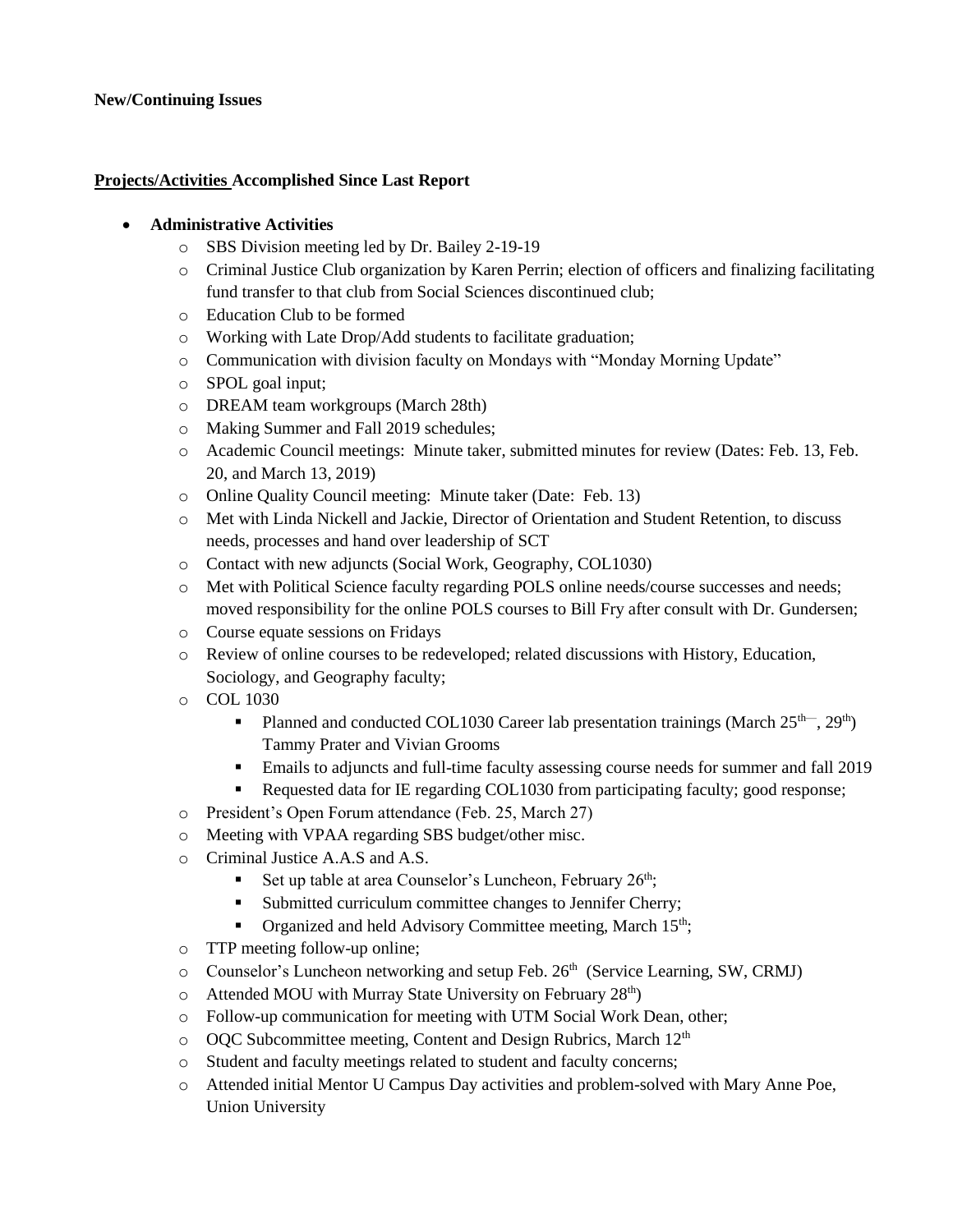- o Set up ANCHOR Week group advising sessions; scheduled faculty;
- $\circ$  Scheduling! Working with misc. faculty on Friday class schedule with hybrids dominant where students can combine Friday Hybrids with online and other Friday courses to complete A.S. General Studies;
- **Academic Activities**
	- o Teaching 2 courses;
	- o Added walking class and updated a D2L shell for a B session PHED 1280;
	- o Graduation proposals fill in/Financial aid appeals;
	- o Discussion with Speech adjunct who is engaging service learning in a course; facilitation of Service Learning with one student taking Larry Gundersen and Scott Woods' courses.
- Trainings:
	- $\circ$  Rapid Resolution Therapy weekend training, Atlanta, GA, Feb. 23<sup>rd</sup> and 24<sup>th</sup>;
	- o Banner 9 online March 26th (not very useful due to broad overview)
	- o TBR Advising Academy 3.0, Nashville, March 7-8, 2019
	- $\circ$  Presented: Transparent Assignments for Delta Kappa Gamma meeting, March 14<sup>th</sup>
	- o COL1030 Career lab training, March 25th

- Continue with SPOL goal updating and approval
- Review Faculty Evaluation needs
- Continue assisting with advising for Fortner
- Planning for SBS digital newsletter put on hold

#### **New/Continuing Issues**

- Faculty advising load management for CRMJ( $n=79$ ) and EDU ( $n=120$ )
- Prioritizing course redevelopment needs with limited number of funds;

# **Off Campus Centers and Locations Humboldt - Lisa Rojas, Director**

## **Projects/Activities Accomplished Since Last Report**

- Janet and I attended Banner 9 training
- Janet and I attended Customer Service training
- I attended a dual enrollment meeting at Humboldt High School
- I attended a recruiting event on main campus
- We stayed open late during Spring Break to allow students in Math Lab and Statistics to get tutoring and to allow math lab students to test (if they were ready) to hopefully get them caught up a little
- The VPN issue surrounding Pesticide testing is resolved. However, the contract has been canceled and the USDA is moving all testing to an outside testing center- PSI.

#### **Lexington - Sandy Stanfill, Director**

#### **Projects/Activities Accomplished Since Last Report**

• Attended TN Pathways certification meeting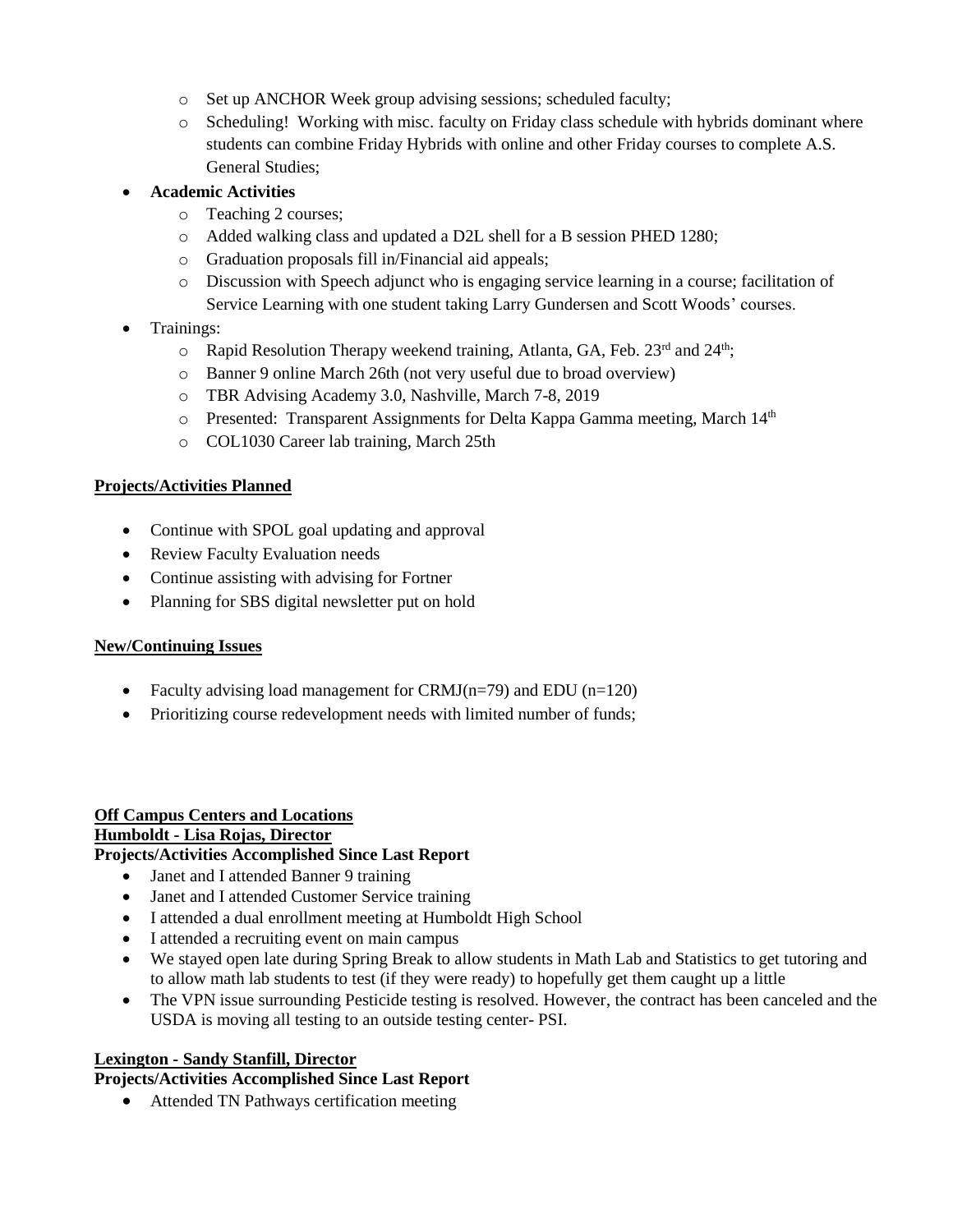- Attended BLT at TCAT
- Attended Working Women Conference
- Hosted Blood Drive
- Attended Rotary State of the City address
- Attended WestStar session in Jackson
- Attended Pro-Tech council meeting
- Attended Nashville WestStar session
- Attended Henderson County TN Pathway meeting
- Attended DCMS Career Day
- Participated in Banner webinar training
- Conducted tornado drill in conjunction with local EMS
- Attended counselors luncheon on main campus
- Submitted budget request 2019/20

- Attend President's Focus Group meeting
- Completion coaches visit
- Participate Banner budget training
- Attend Chamber Business Breakfast
- Host self-defense workshop
- Attend CMT on campus
- Attend TCAT advisory meeting
- Speak at Public Works meeting
- $\bullet$  Host  $6<sup>th</sup>$  graders from South Haven
- Host SHHS seniors tour

# **Paris/Dresden Locations –Shannon Mayo, Coordinator Projects/Activities Accomplished Since Last Report**

## **Projects/Activities Planned**

#### **Savannah -Meda Falls, Director Projects/Activities Accomplished Since Last Report**

 $\bullet$ 

We are trying to get going again after closing a week for the horrible flood in Hardin County, and then students being on Spring Break. All seems to be falling in place. Today under Tornado Warning, but did not have any issues here at the center. The Flooding hasn't affected any of our students. I am so happy about that. Some people have lost their homes and everything they have. Red Cross is here and FEMA has delivered truckloads of clothes, food, and household supplies. Our community has really pulled together to help one another.

## **Activities Accomplished Since Last Report**

- Laura Jenkins with Lifeline Blood came to our campus and talked with some of the classes the importance of giving blood. (We had to cancel due to the flooding, we rescheduled for March  $25<sup>th</sup>$ .
- Molly Chessor with McNairy Schools will be bringing a group from Adamsville Jr. High on March 22 to visit our campus and learn what we have to offer. Seniors will be coming later.
- Monica Ray will be on our campus March  $27<sup>th</sup>$  to discuss changes etc. in the Nursing Program with students.

**New Issues**